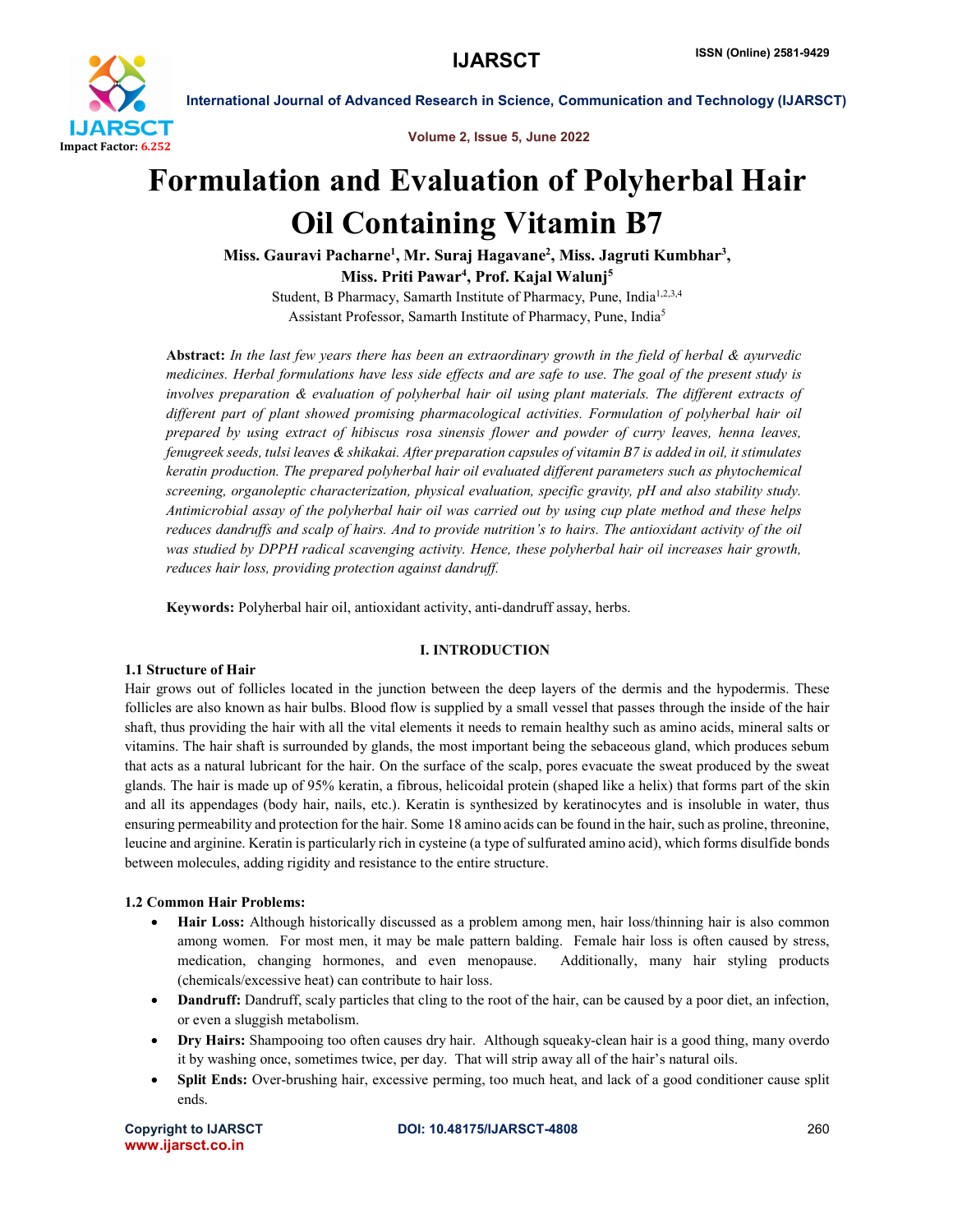

#### Volume 2, Issue 5, June 2022

 Oily/Greasy Hair: Oily hair is caused when the scalp produces too much of a natural oil called sebum. Sebum is produced by sebaceous glands, which can sometimes "work overtime", resulting in excessive amounts of oil.

# 1.3 Benefits of Herbs for Hairs

Herbs & herbal drugs are clinically proved good for hair growth. Hair loss problem is of great concern to both males & females & the main problems associated with hair loss are hair fading, dandruff & falling of hair. Various synthetic medicines are available for hair loss which does not treat permanently  $\&$  also shows severe side effects. The main objective of this work is to develop such an herbal hair oil formulation which can resolve the problem related to hair fall & other hair diseases. Herbal drugs like Vitamin b7, Hibiscus rosasinesis, Curry leaf, Aloe Vera leaf, Shikekai (Acacia concinna), Henna (Lawsonia inermis), Tulasi (Ocimum tenuiflorum) And fenugreek seeds (Trigonella foenum graecum were selected for the formulations of poly herbal hair oil. The hair oil was prepared individually and in a varying concentration of all the herbs and a mixture of all the herbs in fixed proportion using coconut oil as base. The formulated oil in varying concentration was evaluated physical, chemical and hair growth properties of formulated oil.

The aim of present study involves preparation of polyherbal hair oil using plant materials. The prepared polyherbal hair oil evaluated different parameters within the acceptable limits. Such as phytochemical screening, organoleptic characterization, specific gravity, pH, viscosity, acid value, saponification value, refractive index, and also stability study. Antimicrobial assay of the polyherbal hair oil was studied by the zone inhibition method. And these helps reduces dandruffs and scalp of hairs. And to provide nutrition's of hairs. The antioxidant activity of the oil was studied by DPPH radical scavenging activity. The primary skin irritation test is carried out. Hence, these polyherbal hair oil increases hair growth, reduces hair loss, providing protection against dandruff. Herbal hair oils are formulated with herbal extracts in oil base In our study, we have formulated herbal hair oils from Hibiscus Rosasinesis, Murraya koenigii, Aloe barbadensis, Phyllanthus embilica, Acacia concinna, Coconut oil used for the best medicine of hair growth.

### 1.4 What is Vitamin B7 or Biotin?

It is a water-soluble vitamin known as B7. It helps your body to convert food into energy. You will find biotin in various foods such as egg yolks, almonds, mushrooms, sweet potatoes, and other sources. There is a significant link between biotin and hair loss. Biotin is an important B vitamin that plays a crucial role in the hair growth process, skin, and nail health. It also affects the metabolism of your scalp oils. People who suffer from hair loss are known for having a substantial biotin deficiency. Without enough biotin, you may lose your hair, eyebrows.

Can biotin be absorbed through the scalp?

If you want to fight or prevent hair loss, you may have an interest in using topical biotin. Before using this application, you need to learn facts about this product. This information makes it easier for you to determine if it's the best hair solution for you. Let's take a closer look at biotin and why you need it for your daily use. Topical Biotin Is Beneficial for Hair Loss. And may also experience insomnia, dry skin, and fatigue. To fix this problem, you can consume biotin-rich foods and supplements. You also get benefits using a biotin product externally. Hair growth requires patience, but you can speed up the process with topical biotin. You will find biotin in various products to treat hair loss. Some of these are scalp oils, leave-in sprays, shampoos, and hair conditioners. There is clear evidence that using biotin could improve the growth of your hair. Biotin is a b vitamin often recommended for hair health. since biotin deficiency can lead to thinning of the hair, some people claim that taking biotin supplements can thicken hair and stimulate growth.

# 1.5 Characteristics of Biotin

- Biotin, vitamin H or vitamin B7 is very important for the health of the skin, nails and hairs.
- It is used to treat dermatitis, dandruff or skin problems.
- Vitamin B7 deficiency may manifest as hair loss, dandruff or skin problems.

# 1.6 Benefits of Polyherbal Hair oil

- Prevent dandruff.
- Increase hair growth and slows down hair loss.
- Keeps hair moisture, strong.

www.ijarsct.co.in

Copyright to IJARSCT DOI: 10.48175/IJARSCT-4808 261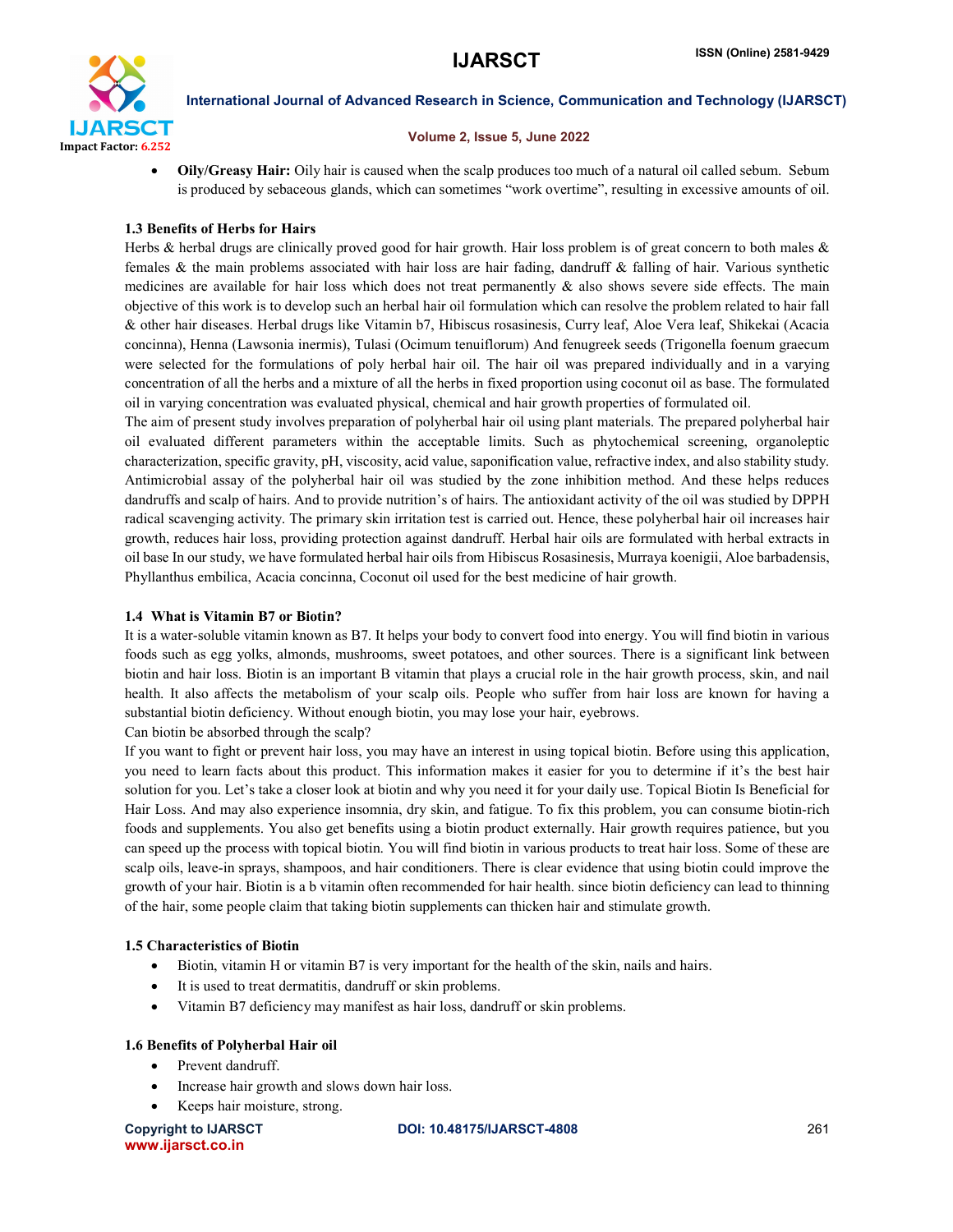

### Volume 2, Issue 5, June 2022

International Journal of Advanced Research in Science, Communication and Technology (IJARSCT)

- Antibacterial, antifungal and soothes the scalp.
- Promote hair growth.
- Makes hair thicker and stronger.
- Improve circulation of blood in the scalp.

# II. MATERIALS AND METHODS

#### Table 1: Materials & Methods

| Sr. No.        | <b>Materials &amp; Excipients</b> | Quantity         | <b>Properties</b>                                     |
|----------------|-----------------------------------|------------------|-------------------------------------------------------|
| 1.             | Hibiscus Extract                  | 2gm              | Nourishing property & thickens Hairs                  |
| 2.             | Curry Leaves Powder               | 5gm              | Antioxidant activity                                  |
| 3 <sub>1</sub> | Henna Leaves Powder               | 5gm              | Repairs damaged hairs & acts as a conditioner         |
| 4 <sub>1</sub> | Tulsi Leaves Powder               | 6 <sub>mg</sub>  | Improves blood circulation $\&$ Anti itching activity |
| 5.             | Fenugreek Seeds Powder            | 2gm              | Antifungal & Antibacterial Property                   |
| 6.             | Shikakai Powder                   | 6 <sub>mg</sub>  | Cleansing & Antifungal Property                       |
| 7.             | Vitamin B7 Capsules               | 50 <sub>mg</sub> | Stimulates Keratin Production                         |
| 8.             | Almond Oil                        | 50 <sub>m</sub>  | Moisturizing & Softening Property                     |
| 9.             | Cinnamon Oil                      | 5ml              | Preservative                                          |
| 10.            | Peppermint Oil                    | 5ml              | Cooling agent                                         |

# III. EXTRACTION METHODS

# EXTRACTION OF HIBISCUS ROSA SINENSIS BY SOXHLET EXCTRACTOR:

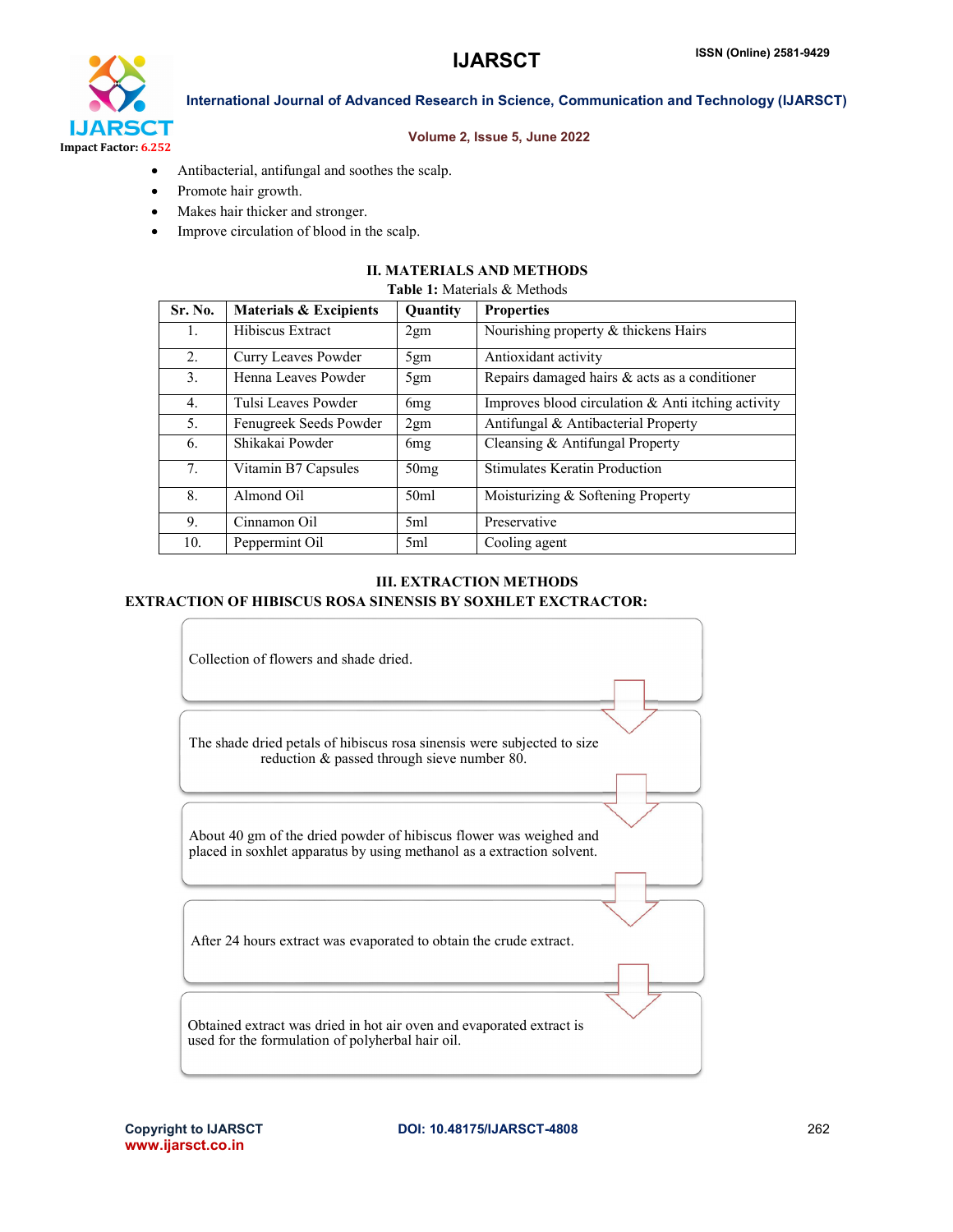

#### Volume 2, Issue 5, June 2022



Fig 1: Extraction of Hibiscus by Soxhlet Extraction

# METHOD OF PREPARATION OF POLYHERBAL HAIR OIL



Fig 2: All Dried Powder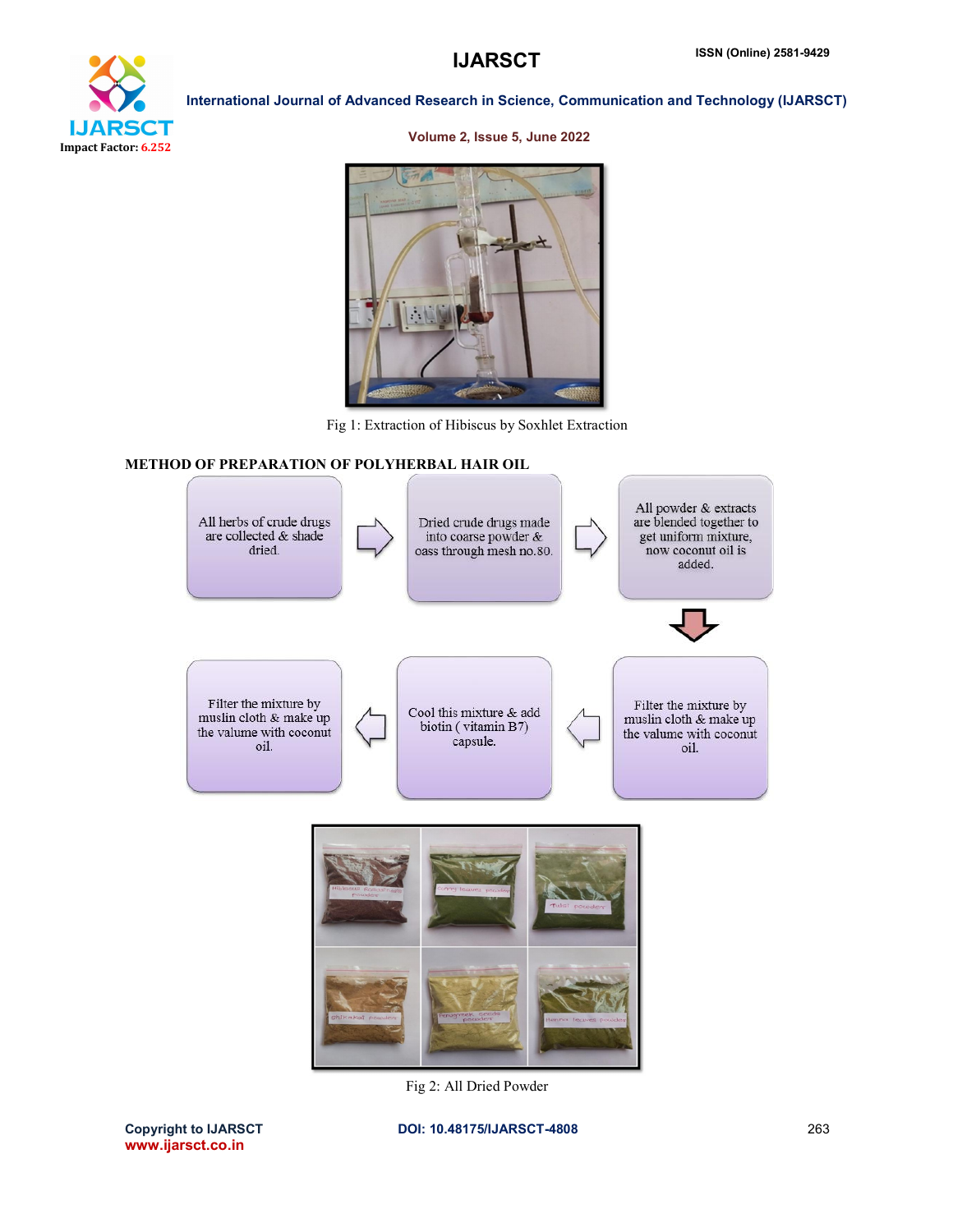

# Volume 2, Issue 5, June 2022

# IV. EVALUATION

The prepared oil formulation was evaluated for following parameters:

# 4.1 Morphological Evaluation

- Morphological parameters like colour, odour & texture were checked visually.
- Colour: The colour of the formulation was checked against white background.
- Odour: The odour of the oil was checked by smelling it.
- Texture: The developed oil is tested for texture by visual inspection after the oil have been set in the container.

# 4.2 Physicochemical Evaluation:

- Physical state: Liquid
- Solubility: Add a drop of oil into 0.5 ml of solvent in a test tube. Tap the tube with figure to mix or stir gently with a glass stirring rod. Record the sample as soluble or insoluble.
- Measurement of pH: Within 24 hours of preparation, the pH was testing using a digital pH meter.



# Fig 3: pH meter

 Density: Take the density bottle and wash it with distilled water and dry it, take empty weight of the bottle. Fill the density water with distilled water and record the weight, again wash with distilled water and dry it. Fill the bottle with oil and record the weight of bottle. Calculate the density by using formula:

Density of oil = Weight of oil / Weight of water

 Specific Gravity: Take the density bottle and wash it with distilled water and dry it, take empty weight of the bottle, fill the density water with distilled water and record the weight, again wash with distilled water and dry it. Fill the bottle with oil and record the weight of bottle. Calculate the density by using formula: Specific Gravity = Density of oil/ Density of water

# 4.3 Stability Study

The prepared polyherbal hair oil is observed for stability condition. The polyherbal hair oil was kept aside and observed for 1-, 2- and 3-months intervals.

### 4.4 Antimicrobial Assay

### Preparation of growth media:

Nutrient agar was taken (2.3 gm with 100 ml of distilled water) for preparation of growth media. Prepared nutrient agar was autoclaved at 121<sup>o</sup>c 9 and 15 lb. pressure and then nutrient agar was poured in petri plates under the laminar flow with suitable sterile conditions.

Determination of zone of inhibition:

Copyright to IJARSCT DOI: 10.48175/IJARSCT-4808 264 www.ijarsct.co.in Antifungal & antibacterial activity was checked by agar well diffusion method. In this method a previously liquefied medium was inoculated with 0.2 ml of fungal & bacterial suspension having a uniform turbidity at temperature of 400◦c. 20 ml of culture medium was poured into the sterile petri dish having an internal diameter of 8.5 cm. After complete solidification of liquefied inoculated medium, the wells were made aseptically with cork borer having 6mm diameter in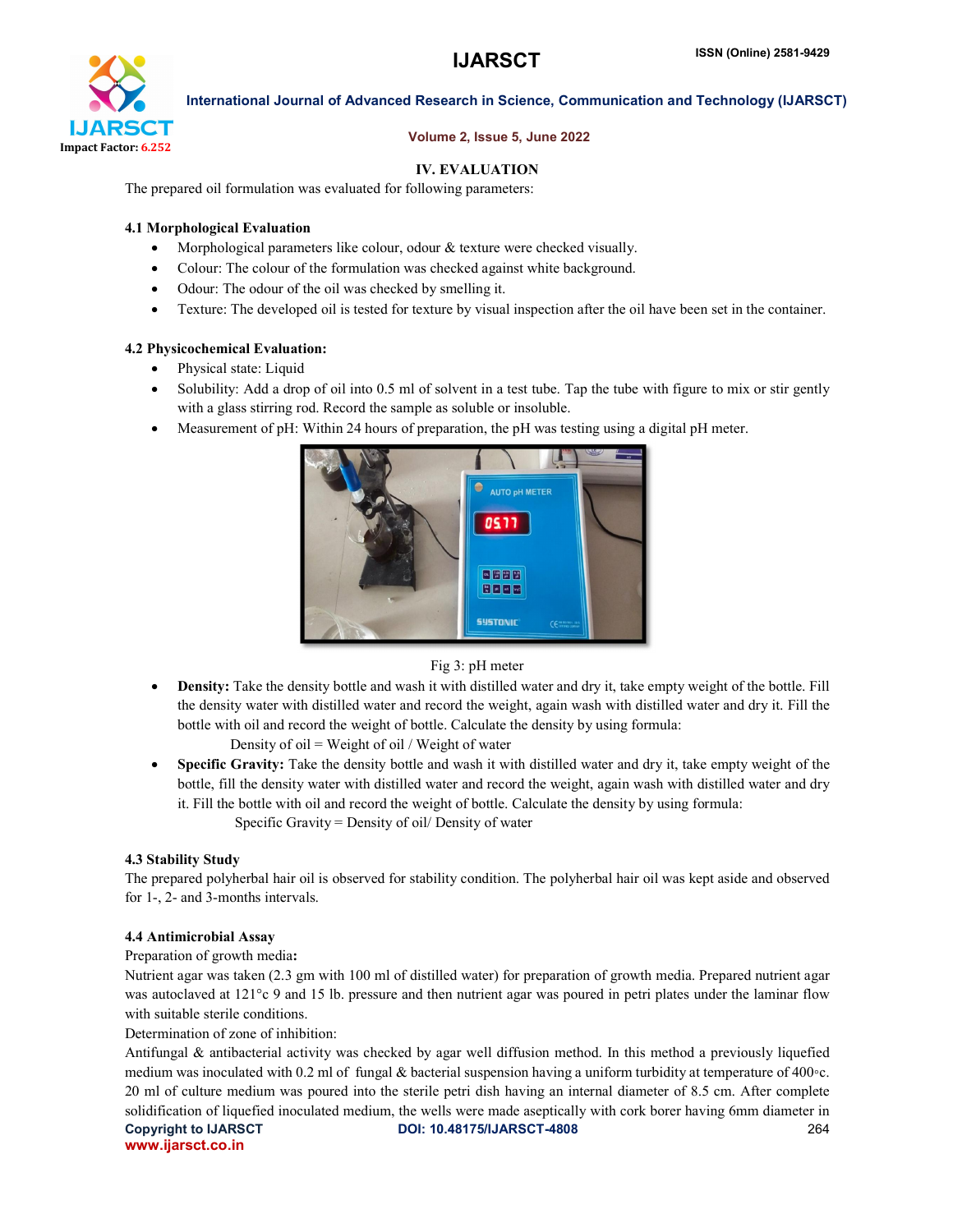

# Volume 2, Issue 5, June 2022

each of these plate oil solutions was placed carefully. Plates were incubated at 37°c for 24 hours in case of bacteria & at 27c for 48 hours in case of fungi. After incubation period was over, the zone of inhibition was measured with help of hiantibiotic zone scale.

| Table 3: Antimicrobial Assay |                       |               |
|------------------------------|-----------------------|---------------|
| Test                         | Organism              | Standard      |
| Anti-bacterial               | Staphylococcus aureus | Ciprofloxacin |
| Anti-Fungal                  | Candida albican       | Fluconazole   |

# 4.5 Antioxidant Activity (DPPH Radical Scavenging Test)

Prepare 1ml of oil solution of 20, 30, 40, 50 and 60 μg/ ml in acetone. Leave one ml of oil solutions was added to DPPH solutions after 30 minutes at room temperature, the absorbance was measured at 520nm. The antioxidant activity of the formulation is measured by taking ascorbic acid as standard.

| Concentration $(\mu l / ml)$ | Absorbance |
|------------------------------|------------|
| 20ml                         | 0.256      |
| 30ml                         | 0.321      |
| 40ml                         | 0.343      |
| 50ml                         | 0.414      |
| 60ml                         | 0.456      |
| Standard (Ascorbic Acid)     | 0.06       |

Table 4: Antioxidant Activity

# 4.6 Phytochemical Screening

| <b>TEST</b>                  | <b>PROCEDURE</b>                                           | <b>OBSERVATION</b>                 |
|------------------------------|------------------------------------------------------------|------------------------------------|
| Flavonoids:                  | 2-3 ml oil + 5 ml of 95% ethanol +                         | Orange, pink, red to purple colour |
| Shinoda Test                 | few drops of conc. $HCL + 0.5$ gm                          | appears.                           |
|                              | Magnesium turnings                                         |                                    |
| Alkaloids:                   | 2-3 ml of oil + few drops of                               | Formation<br>of<br>Orange<br>brown |
| Dragendorffs Test            | Dragendorffs reagent.                                      | precipitate.                       |
| Steroid:                     | 2ml of oil $+2$ ml of chloroform $+2$                      | Chloroform layer appears red and   |
| Salkowski Reaction           | ml of concentrated H2SO4, shake                            | acid layer shows greenish yellow   |
|                              | well.                                                      | fluorescence.                      |
| Glycosides:                  | $2 \text{ ml oil} + 1 - 2 \text{ drops of glacial acetic}$ | Reddish brown colour appear at     |
| Keller killani test          | acid + 1 drop of $5\%$ Fecl <sub>3</sub> +                 | junction and upper layer appears   |
|                              | Conc.H <sub>2</sub> SO <sub>4</sub>                        | bluish green.                      |
| Tannins<br>Phenolic<br>and   | $2$ ml oil + few drops of lead acetate                     | Formation of white precipitate.    |
| compounds: Lead acetate test | solution                                                   |                                    |

# V. RESULT AND DISCUSSION

# 5.1 Organoleptic Evaluation

The organoleptic characteristics of the oil was evaluated for its colour, odour, texture and the results are given in the following table:

|  | Table 5: Organoleptic Evaluation |  |
|--|----------------------------------|--|
|--|----------------------------------|--|

| Sr. No. | <b>Parameters</b> | <b>Observation</b> |
|---------|-------------------|--------------------|
|         | Colour            | Green              |
|         | Odour             | Pleasant           |
|         | Texture           | Smooth             |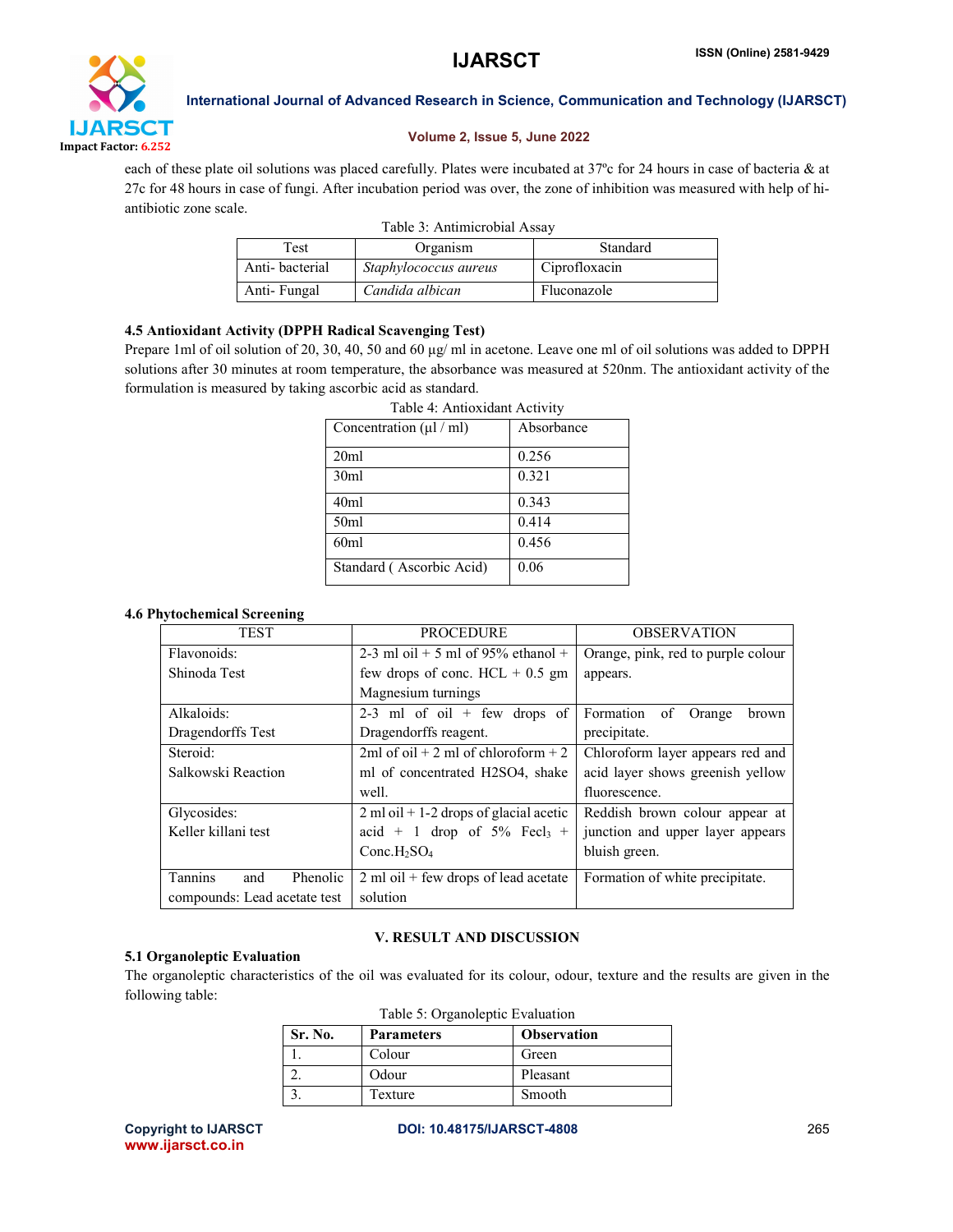

# Volume 2, Issue 5, June 2022

# 5.2 Physicochemical Parameters

Physicochemical parameters like pH, solubility, stability study, density and specific gravity were evaluated. Table 6: Physicochemical Evaluation

| Sr. No | <b>Parameters</b> | <b>Observation</b>        |
|--------|-------------------|---------------------------|
|        | Physical state    | Liquid                    |
|        | Solubility        | Soluble in Polar solvents |
|        | pΗ                | 5.77                      |
|        | Density           | 0.89                      |
|        | Specific gravity  | 0.89                      |

# 5.3 Antimicrobial Assay

Table 7: Antimicrobial Assay

| Sr. No. | <b>ORGANISM</b>       | Zone of inhibition (in mm) |
|---------|-----------------------|----------------------------|
|         | Staphylococcus aureus | 32 <sub>mm</sub>           |
|         | Candida Albicans      | 28 <sub>mm</sub>           |



Fig. 4: Antibacterial Assay Fig. 5: Antifungal Assay



# 5.4 Phytochemical Screening

| Table 8: Phytochemical Screening |                              |               |
|----------------------------------|------------------------------|---------------|
| Sr. no                           | Test                         | <b>Result</b> |
|                                  | Flavonoids                   |               |
|                                  | Alkaloids                    |               |
|                                  | Steroids                     |               |
|                                  | Glycosides                   |               |
|                                  | Tannins & Phenolic Compounds |               |

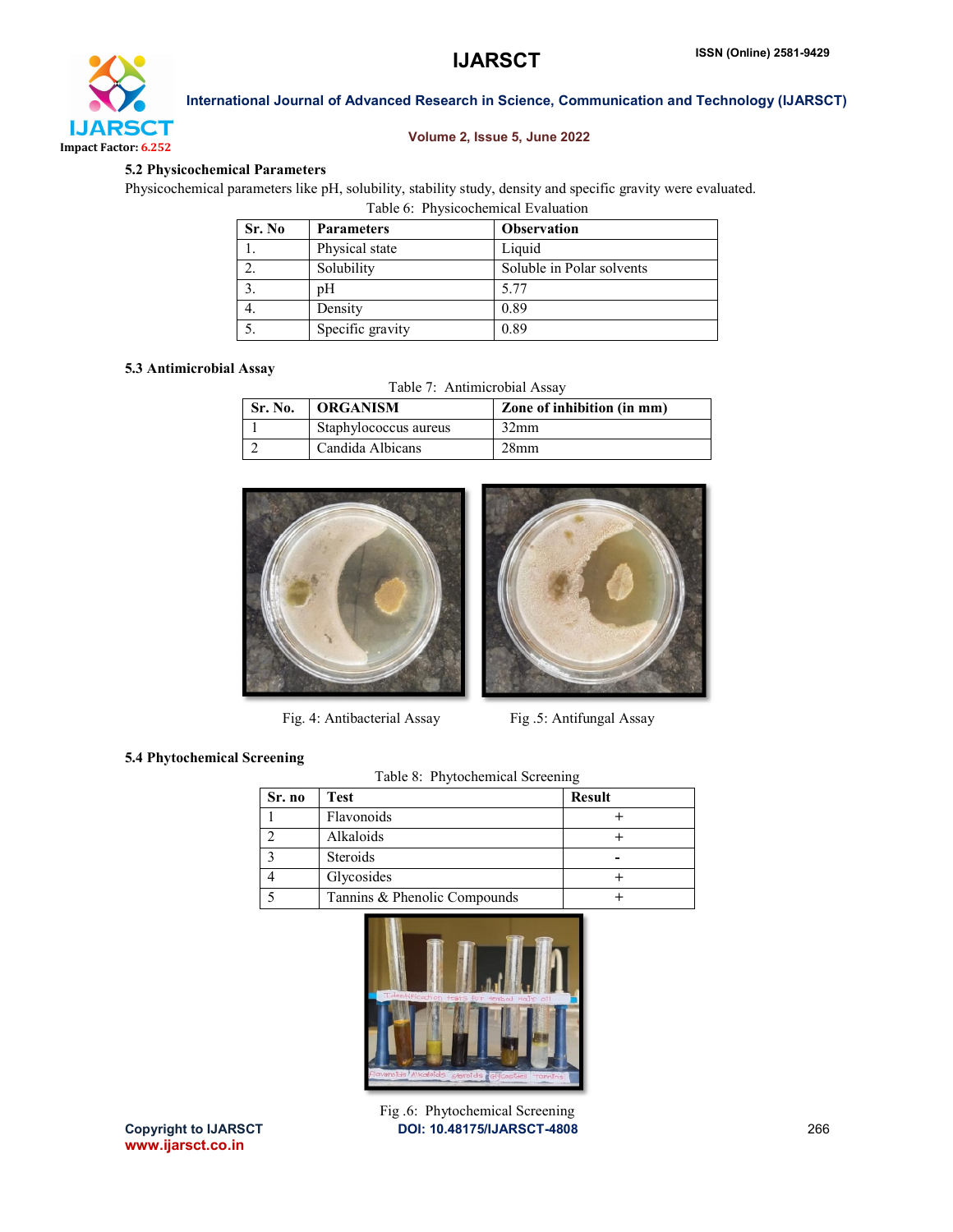

#### Volume 2, Issue 5, June 2022

#### 5.5 Antioxidant Activity (DPPH Radical Scavenging Test)

Antioxidant activity of the prepared formulation was carried out by DPPH radical scavenging activity. By taking ascorbic acid as a standard. Three concentrations of polyherbal oil showed more scavenging activity as compared to other concentrations

Table 9: Antioxidant Activity

| Taon 7. Thin Andan Tren view      |            |  |
|-----------------------------------|------------|--|
| Concentration $(\mu / \text{ml})$ | Absorbance |  |
| 20ml                              | 0.256      |  |
| 30ml                              | 0.321      |  |
| 40ml                              | 0.343      |  |
| 50 <sub>ml</sub>                  | 0.414      |  |
| 60ml                              | 0.456      |  |
| Standard (Ascorbic Acid)          | 0.06       |  |

#### VI. CONCLUSION

Polyherbal hair oil is one of the most well recognized hair treatments. Herbal formulations provide best mixture of vitamins, antioxidants, essential oils, and also provides nutrients of hair growth. These formulations maintaining good hair growth of hairs, stopping hair loss, reduces dandruff of hairs, also shining of hairs. Biotin (Vitamin B7)) stimulates keratin production in hair and can increase the rate of follicle growth. Polyherbal hair oil containing a mixture of synergistic chemicals can be used effectively to deal with the hair problems such as antimicrobial, antifungal and other ailments associated with the hairs. Tus in the present work, it is very good attempt to formulate the polyherbal hair oil containing naturally available ingredients like hibiscus, curry, fenugreek etc. It is suggested that the prepared formulation was physicochemical and microbiologically stable.

### VII. ACKNOWLEDGEMENT

We excess my thanks and gratitude to trustee of Samarth Rural educational Institutes and Samarth Institute of Pharmacy, Belhe with their valuable guidance and support.

### VIII. CONFLICT OF INTEREST

The author declared no conflict of interest.

#### **REFERENCES**

- [1]. Neha N. Jagtap Formulation and Evaluation of Polyherbal Hair Oil, International Journal of Scientific Research in Science and Technology Volume 8, Issue 4, August 2021
- [2]. B. Ramya Kuber, et.al Preparation and Evaluation of Poly Herbal Hair Oil, Journal of Drug Delivery and Therapeutics, 2019.
- [3]. Pushpendra Kumar Jain et.al, Evaluating Hair Growth Activity of Herbal Hair Oil, International Journal of Pharm tech Research, April 2016.
- [4]. Khedkar Rohan et.al, Development of Polyherbal Hair oil, World Journal of Pharmaceutical and Medical Research, 2018.
- [5]. Ashwini S. Pundkar et.al, Herbal Therapy Used In Hair Loss, Pharmaceutical resonance 2020 Vol.3.
- [6]. Sunita verma, Hibiscus Rosa-sinesis multipurpose ornamental plant. International journal of research in pharmacology and pharmacotherapeutics.2016
- [7]. Usha kiran reddy, G.sindhu, Rajesh, Aruna, k.s.sandyarani. Preparation and evaluation of herbal hair oil, 2017; 4(6).
- [8]. Yamani N, Sudha SS, Jyostna JJ, Pratyusha K, Pratyusha Kartheeka JA. Formulation and evaluation of polyherbal hair oil Pharmacogn phytochem .2018; 7:3254-6.
- [9]. Banerjee PS, Sharma M, Kumar RN. Preparation, evaluation and hair growth stimulating activity of herbal hair oil.J.Chem Pharm Res.2009; 1(1):261-267.